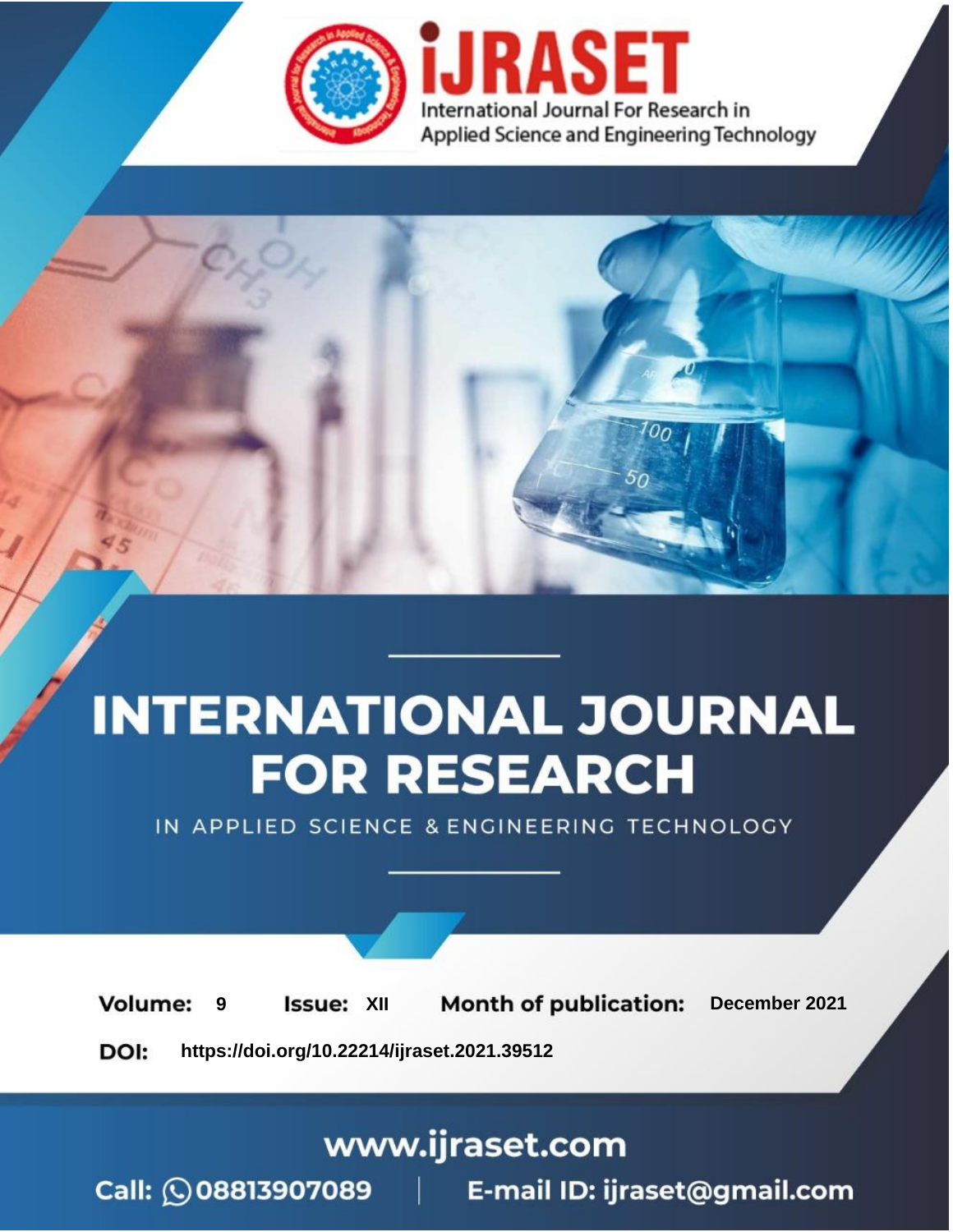

International Journal for Research in Applied Science & Engineering Technology (IJRASET**)**  *ISSN: 2321-9653; IC Value: 45.98; SJ Impact Factor: 7.538*

 *Volume 9 Issue XII Dec 2021- Available at www.ijraset.com*

### **Labor Motivation of Medical Staff**

Shukurov Bekzod Mardonovich,

*Independent Researcher*

*Annotation: This article provides ideas and feedback on the work motivation of medical staff. Keywords: work motivation, health, medical care, resource.*

#### **I. INTRODUCTION**

Recently, comprehensive measures have been taken in our country to reform the health care system, aimed at radically improving the quality of medical services provided to the population, strengthening the human resources of the state health system, improving the resource potential of medical institutions.

In order to systematically and qualitatively organize the work on the accelerated development of the national health system in Uzbekistan, the salaries of general practitioners, community nurses, rural medical centers, emergency and ambulance services have been increased, market methods of labor incentives have been identified.

In our country, based on the aspects of socio-economic development, advanced mechanisms have been introduced to assess the work of medical workers and ensure that their salaries and bonuses are clearly and directly related to the complexity of the work performed and the quality of medical services.

At the same time, in the context of the need to raise the country's healthcare system to a qualitatively new level, the state focuses on the introduction of an innovative model of medical management, the continuation of financial incentives for health workers, creating appropriate conditions and incentives for their professional development.

In order to strengthen the social protection of employees of public medical institutions and health authorities, increase their financial interest, create favorable conditions for effective work, the formation of high professional capacity:

President of the Republic of Uzbekistan "On measures to strengthen financial incentives for employees of public medical institutions and health authorities" dated 07.11.2018. № PQ-4007 announced the decision.

The resolution provides for a gradual increase in the amount of remuneration of medical and pharmaceutical workers of state medical institutions from December 1, 2018 by 1.2 times and from April 1, 2019 by 1.15 times.

The Ministry of Health and the National Chamber of Innovative Health of the Republic of Uzbekistan together with the Ministry of Finance and the Ministry of Employment and Labor Relations, based on the study of international experience, The court ordered:

introduction of basic salaries depending on the position and qualifications of medical and pharmaceutical workers of state medical institutions, the level of complexity and responsibility of medical care, as well as the specialization of treatment and prevention institutions;

Introduce modern methods of assessing the performance and productivity of health workers, including the gradual introduction of electronic statistics of treated patients and online surveys among patients, a radical overhaul of the current procedure for financial incentives for medical and pharmaceutical workers, the quality of their work.

To ensure that the results and results of medical services are paid for by the public, to give the heads of medical institutions the right to set monthly personal allowances at a rate of up to 100% of the tariff rate at the expense of the Fund for Material Incentives and Development of Medical Institutions.

The Ministry of Finance of the Republic of Uzbekistan will provide additional funding for public medical institutions in connection with the increase in salaries of medical and pharmaceutical workers in 2018 at the expense of the State Budget of the Republic of Uzbekistan;

From 2020, it is planned to ensure a gradual increase in the amount of funds allocated for the formation of the Fund for Material Incentives and Development of Medical Organizations.

The proposal of the Ministry of Health, the Ministry of Finance and the Ministry of Employment and Labor Relations to establish a Fund for Material Incentives (hereinafter referred to as the Fund) under the Ministry of Health, which does not have the status of a legal entity, was approved.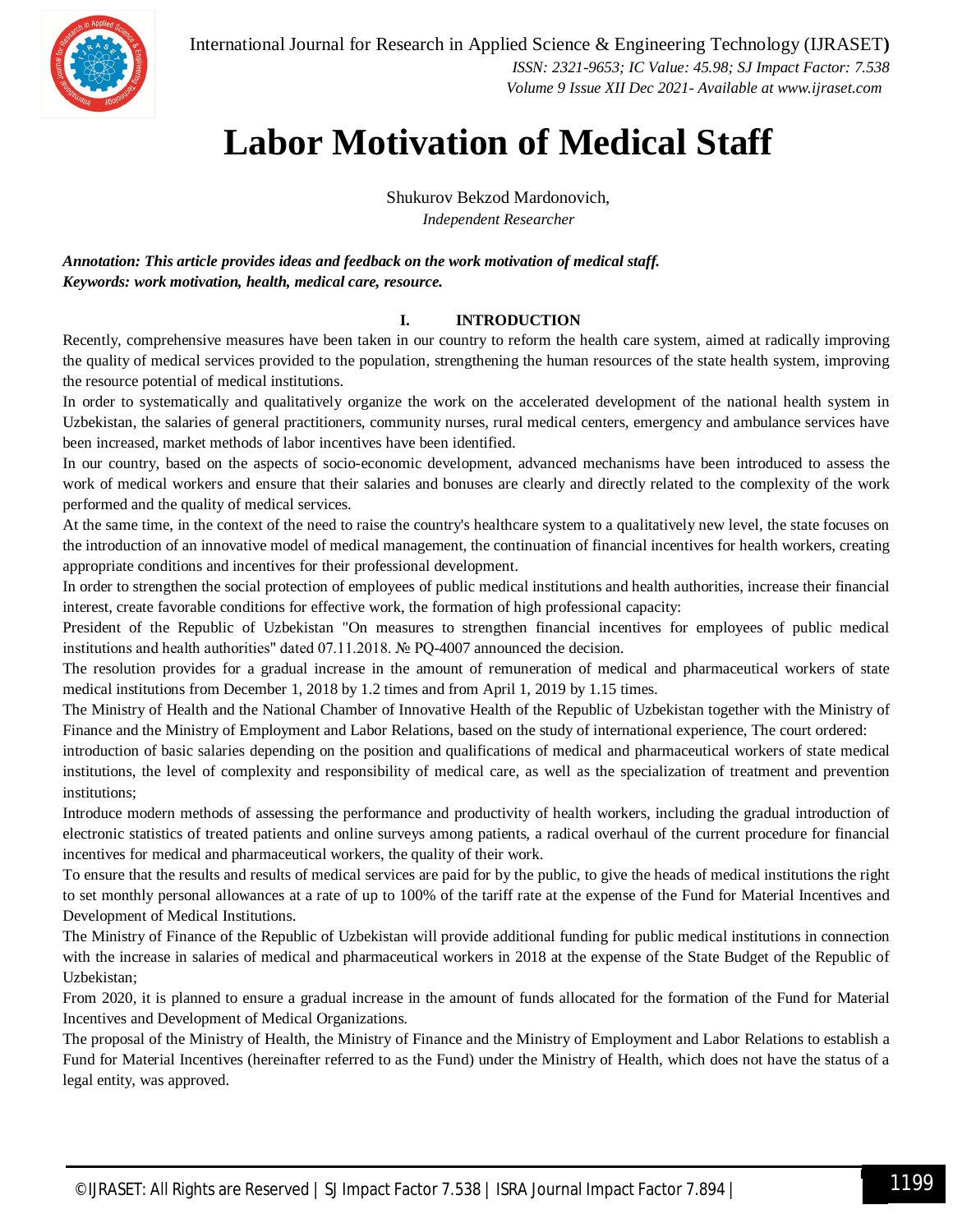

#### International Journal for Research in Applied Science & Engineering Technology (IJRASET**)**

 *ISSN: 2321-9653; IC Value: 45.98; SJ Impact Factor: 7.538 Volume 9 Issue XII Dec 2021- Available at www.ijraset.com*

The following are identified as sources of funding for the Fund:

- *1)* Deductions in the following amounts
- *a)* 2% of the amount of receipts for medical services provided by state medical institutions on a paid basis, including the services of specialized scientific and practical medical centers of the republic;
- *b*) 5% of the amount of receipts on paid training contracts accumulated in the accounts of higher medical education institutions;
- *c)* 10 percent of the amount of receipts at the increased rate of training contracts accumulated in the accounts of higher medical education institutions;
- *d)* 20% of the amount of receipts in the system of state duties paid by applicants for licenses for the right to engage in pharmaceutical and medical activities, including the retail sale of medicines and medical devices;
- *2)* Income from the placement of temporarily vacant funds of the Fund;
- *3)* Charitable donations of individuals and legal entities;
- *4)* Other sources not prohibited by law.

It was noted that from the Fund's funds:

financing of financial incentives and social protection measures in the form of bonuses, financial assistance, surcharges, allowances and other types of incentive payments to employees of health management bodies, as well as payment for their sanatorium and medical services;

financing the costs of improving housing, including through the organization of housing for health workers and health workers of organizations in the system of the Ministry of Health of the Republic of Uzbekistan; Reimbursement of expenses related to the organization of training, advanced training and internships of employees of health management bodies, including their visits to foreign countries, participation in conferences, seminars and other events outside the territory of Uzbekistan, business trips;

strengthening the material and technical base of health management bodies, procurement of software products and maintenance of information and communication networks; involvement of foreign experts and consulting organizations; financing the cost of special scholarships for gifted students of higher medical education; used for other measures aimed at strengthening the human resources capacity of health authorities.

#### **REFERENCES**

- [1] Address of the President of the Republic of Uzbekistan Shavkat Mirziyoyev to the Oliy Majlis, December 28, 2018.
- [2] Information of the State Statistics Committee of the Republic of Uzbekistan. 2015 2017.
- [3] "People Word", newspaper, issues 2015-2018.
- [4] "Narodnoe Slova", newspaper, issues 2015-2018.
- [5] Pravda Vostoka, newspaper, issues 2015-2018.
- [6] Resolution of the President of the Republic of Uzbekistan "On measures to strengthen financial incentives for employees of public medical institutions and health authorities" dated 07.11.2018. № Resolution PQ-4007.